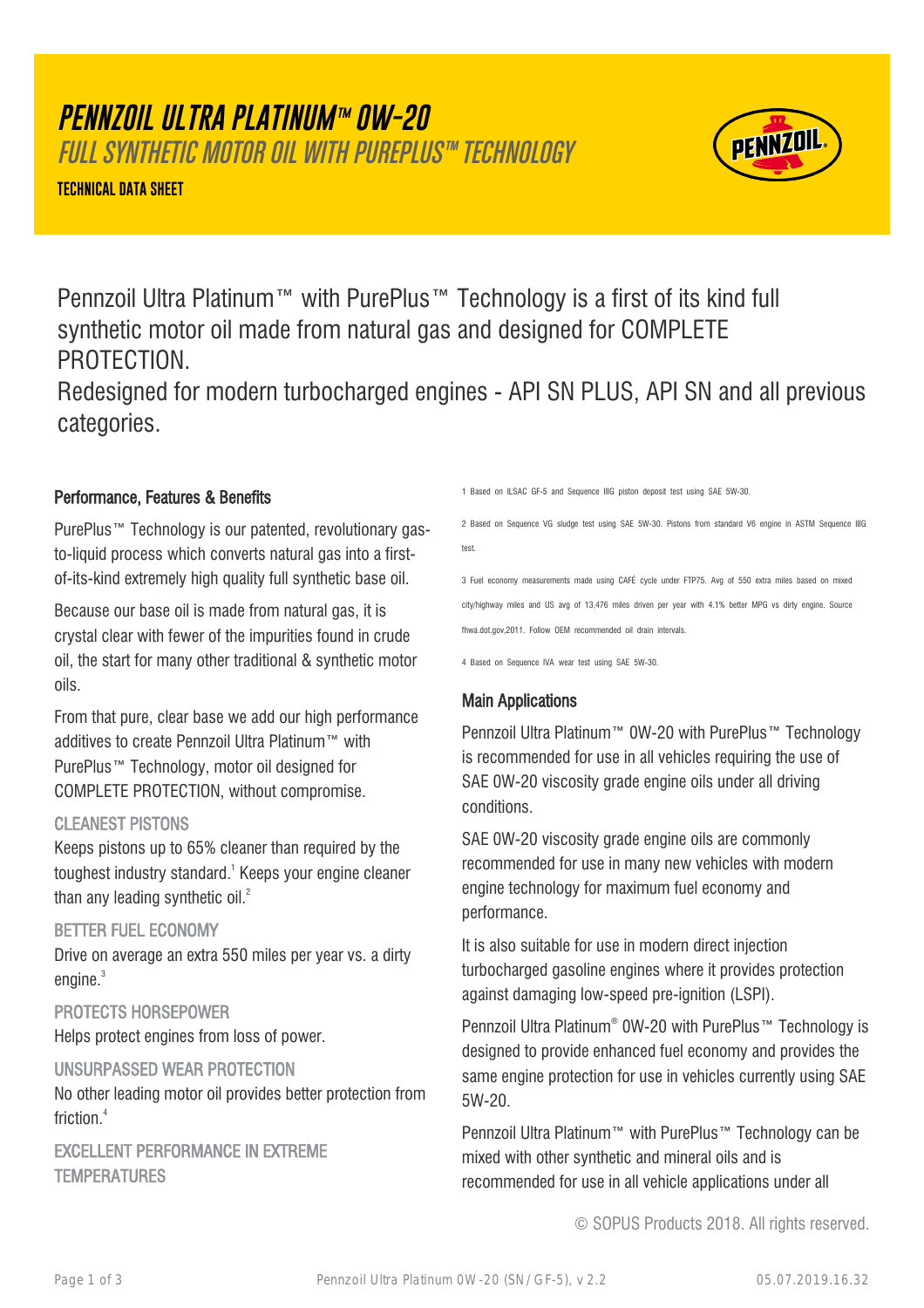# **PENNZOIL ULTRA PLATINUM™ 0W-20** FULL SYNTHETIC MOTOR OIL WITH PUREPLUS™ TECHNOLOGY

Provides faster low temperature oil flow and protects in extreme heat.

# Specifications, Approvals & Recommendations

- · Chrysler MS 6395
- · Ford WSS-M2C947-A

Exceeds the requirements of the following industry specifications:

- API SN PLUS, API SN-Resource Conserving and all previous categories
- ILSAC GF-5

# Typical Physical Characteristics

driving conditions.

## · ACEA A1/B1

For a full listing of equipment approvals and recommendations, please consult your local Shell Technical Helpdesk.

To find the right Pennzoil® product for your vehicles and equipment, please consult www.pennzoil.com to look up the right motor oil recommendation using our oil selector.

| <b>Properties</b>          |                   |                   | <b>Method</b>     | Pennzoil Ultra Platinum™ |
|----------------------------|-------------------|-------------------|-------------------|--------------------------|
| <b>Viscosity Grade</b>     |                   |                   | <b>SAE J300</b>   | 0W-20                    |
| <b>Service Category</b>    |                   |                   |                   | SN-RC                    |
| <b>ILSAC</b>               |                   |                   |                   | $GF-5$                   |
| <b>ACEA</b>                |                   |                   |                   | A1/B1                    |
| <b>Density</b>             |                   | kg/m <sup>3</sup> | ASTM D4052        | 839                      |
| <b>Flash Point</b>         |                   | $^0C$             | ASTM D93          | 208                      |
| <b>Pour Point</b>          |                   | $^0C$             | ASTM D97          | $-48$                    |
| <b>Kinematic Viscosity</b> | $@40^{\circ}C$    | cSt               | ASTM D445         | 46.3                     |
| <b>Kinematic Viscosity</b> | @100 $^{\circ}$ C | cSt               | ASTM D445         | 8.8                      |
| <b>Viscosity Index</b>     |                   |                   | <b>ASTM D2270</b> | 172                      |
| <b>CCS Viscosity</b>       | $@ - 35^{\circ}C$ | cP                | ASTM D5293        | 5670                     |
| <b>MRV Viscosity</b>       | $@-40^{\circ}C$   | сP                | ASTM D4684        | 14700                    |

These characteristics are typical of current production. While future production will conform to Pennzoil's® specification, variations in these characteristics may occur.

# Heath, Safety & Environment

#### Health and Safety

Pennzoil Ultra Platinum™ 0W-20 Full Synthetic Motor Oil with PurePlus™ Technology is unlikely to present any significant health or safety hazard when properly used in the recommended application and good standards of personal hygiene are maintained.

Avoid contact with skin. Use impervious gloves with used oil. After skin contact, wash immediately with soap and water.

Guidance on Health and Safety is available on the appropriate Safety Data Sheet, which can be obtained from http://www.epc.shell.com

#### Protect the Environment

Take used oil to an authorised collection point. Do not discharge into drains, soil or water.

## Additional Information

## Advice

Advice on applications not covered here may be obtained from your Shell or Shell Lubricants distributor representatives or

© SOPUS Products 2018. All rights reserved.